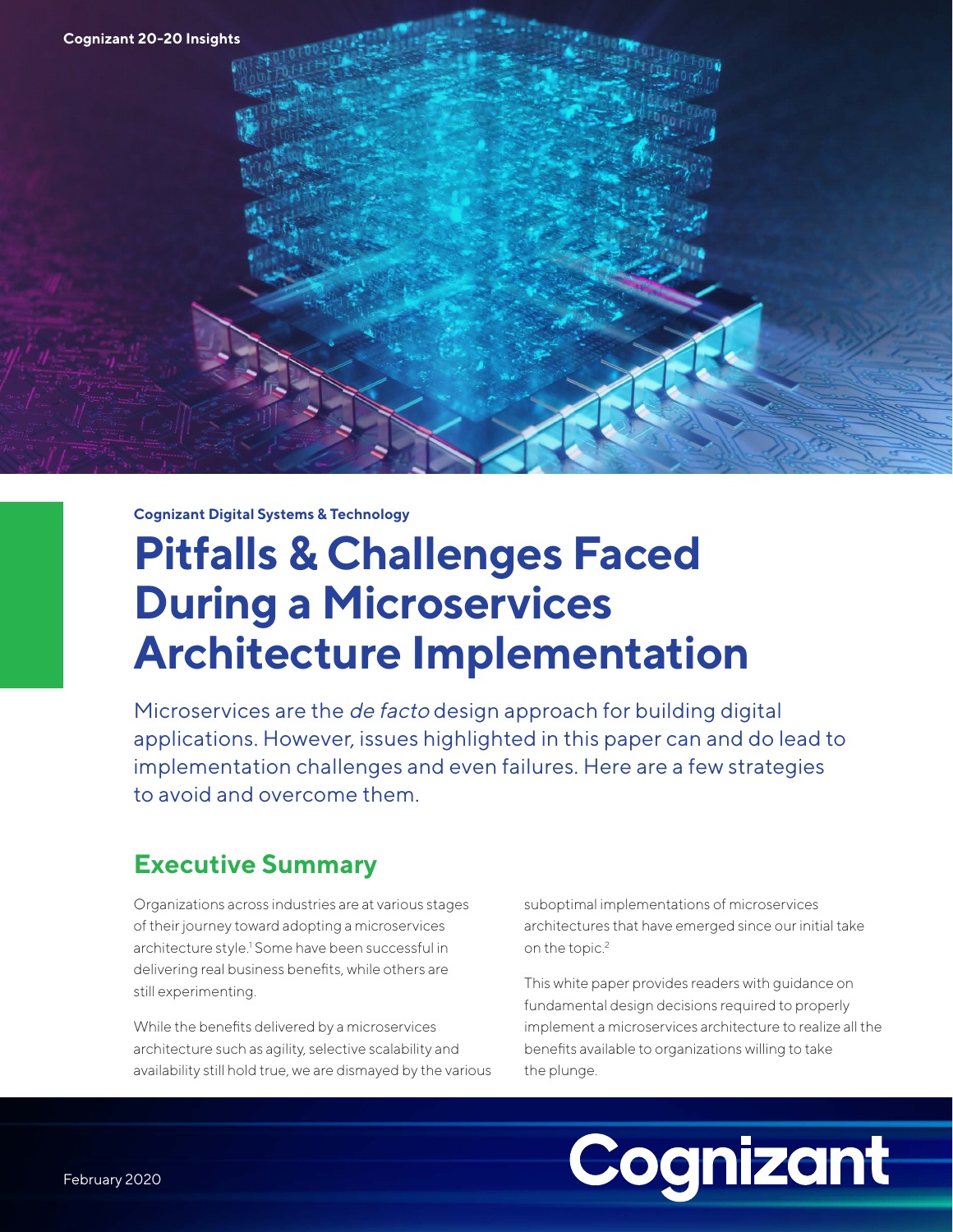Some teams tend to think of the "micro" in microservices as a lever to design smaller-scoped systems, while others think of micro as the lever to deploy and operate manageable systems.

### **Microservices architecture pitfalls**

A large number of the teams developing systems based on microservices architecture have some form of experience in service-oriented architecture (SOA) that was heavily influenced by the middleware vendor products such as enterprise service buses (ESBs) or Web standards such as Simple Object Access Protocol (SOAP) and Web Service.

While SOA experience helps in developing service-oriented thinking, we have found that this background can also have a negative influence, resulting in pitfalls such as sub-optimal granularity of service, representational state transfer (REST) only mindset, excessive service calls (chatty services) and database as shared resource mindset.

Continuous technological improvements have caused some teams to fall into a technology-only thinking trap, causing even more complexity when these systems experience high-volume production traffic. These pitfalls manifest in multiple forms. (Read on to see what we have observed across projects.)

### **The "micro" in microservices architecture**

Application architects have struggled with the granularity dilemma for a long time. What's the right level of granularity for a system component to be scoped? How we can maximize reuse for a system component or service in its functional form? Basically, identifying the right boundaries and granularity are two of the biggest challenges for a solution designer, especially as the selection depends greatly on the domain and context of the solution space.

Application developers using microservices style face similar challenges. Some teams tend to think of the "micro" in microservices as a lever to design smaller-scoped systems, while others think of micro as the lever to deploy and operate manageable systems. We see three major variations of this issue in microservices scoping (see Figure 1, next page).

- **I** Entity scope: Data entity-oriented design tends to cause inflexibility at the individual microservices layer and change complexity at the overall system level.
- **I** Process scope: Designing microservices at this level of granularity tends to result in fragile and volatile services.
- **I** Utility scope: The notion of utilities treated as microservices causes the provisioning of operational sophistication without reaping adequate business benefits since such utilities are often non-differentiating to most enterprises.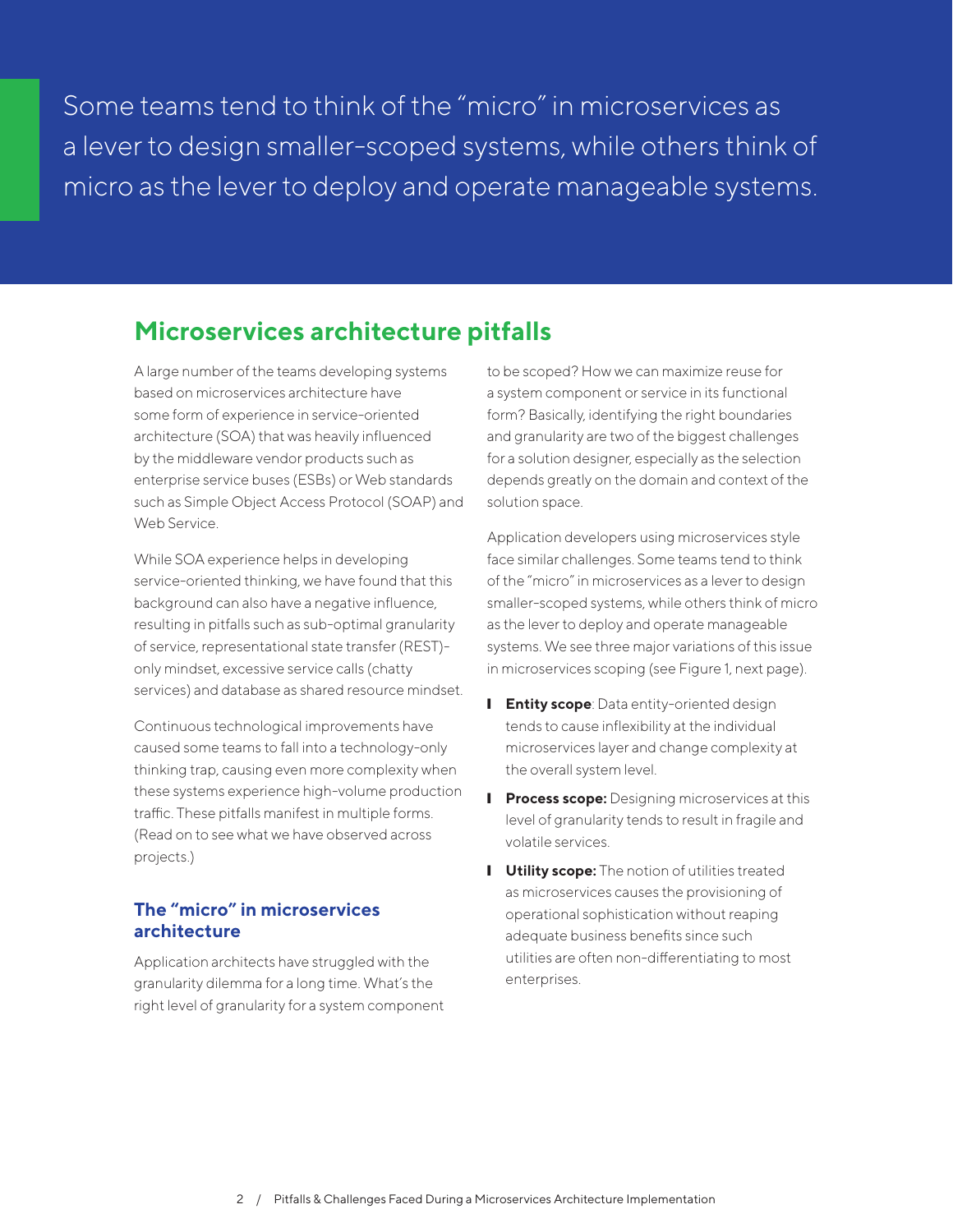

### <span id="page-2-0"></span>**Microservices granularity levels**

#### Figure 1

While all granularity levels are expected to be served in a system, the main benefits of such architecture design can easily be missed; that is, balancing agility (speed of change) with resiliency (safety of change). Two issues are typically observed:

- It's difficult to get business buy-in to the program that's delivering such services.
- Operational complexity increases without real benefits.

Finally, as IT organizations embrace a system paradigm across all non-trivial business domains, event-oriented collaboration patterns have become a mainstay of such microsystem architecture design. These pitfalls tend to become a big bottleneck that thwarts event-oriented thinking on the journey toward evolutionary system design.

To avoid these pitfalls, IT organizations must ensure that no microservice is designed without an explicit alignment and traceability with business capability of the domain, as advocated by bounded context strategy of domain-driven design.<sup>[3](#page-18-0)</sup> In addition, the

microservice designers must pay close attention to the context-dependent interactions that the microservice needs to participate in. This requires the designers to think in terms of loosely coupled, event-oriented boundaries and the context mapping.

### **The database monolith**

Microservices adoption moved quickly from an emerging concept to the *de facto* design pattern for application architecture. However, as with any over-hyped technology, the design patterns and best practices were not very well established and understood, which led to poor implementations.

Among the major obstacles are large databases used as a persistent store for many - or all - of the microservices. This database can lead to a monolith at the data persistence layer, resulting in several challenges such as:

**I** Performance bottlenecks. One of the key drivers for microservices architecture is the ability to scale horizontally and dynamically.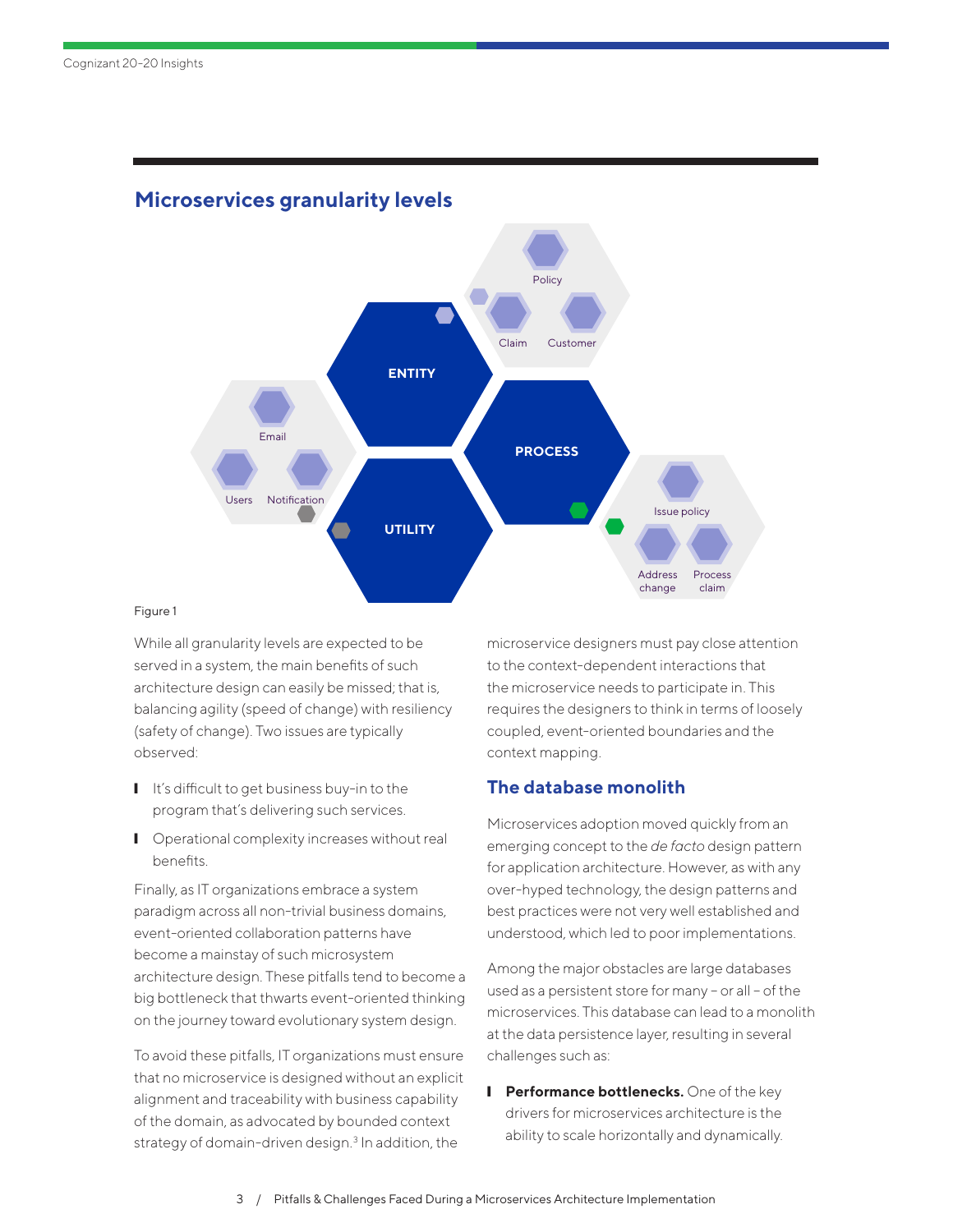## **Advancing Innovation & Time to Market in Consumer Lending**

One of our APAC clients in the consumer lending domain that wanted to enable innovation and improve speed-to-market transformed a single monolithic application into microservices with little or no focus on the design aspect of microservices.

The result was 500-plus microservices with extreme complexity leading to performance bottlenecks due to chatty inter-service communication.

We have recommended a domain-driven rationalization to address this situation. This not only helps address performance challenges, but also ensures evolution of the application in a completely autonomous manner.

However, with a monolithic database, the scaling of microservices puts additional load on the database, creating a performance bottleneck.

❙ **Coupling between microservices.**  Microservices architectures offer agility in that they are loosely coupled and independently deployed. However, if multiple microservices are tied to the same tables in the database, then any change in the schema will result in cascading

changes in other microservices, which defeats the core purpose of microservices.

There are many reasons we have seen that lead to this anti-pattern; two key ones are risk averseness to move away from the monolithic database and database designers who are not fully skilled in newer patterns like microservices, leading to traditional database design.

If multiple microservices are tied to the same tables in the database, then any change in the schema will result in cascading changes in other microservices, which defeats the core purpose of microservices.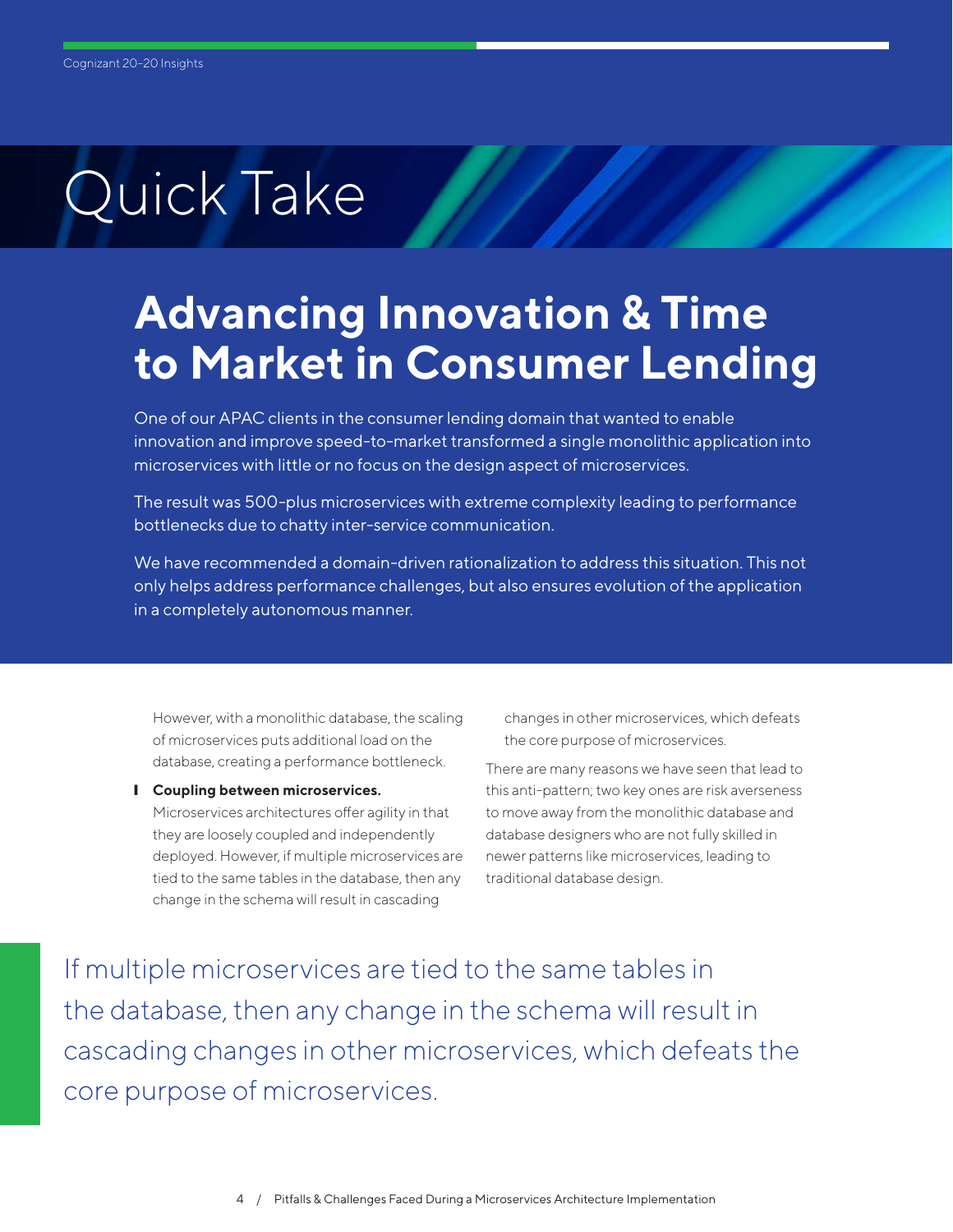<span id="page-4-0"></span>To avoid these pitfalls, IT organizations must ensure that the database design complements the microservices by following best practices:

- ❙ **Database per service in a no-share model.**  Each microservice needs to have full ownership of the data it requires. This does not mean a separate physical database but ownership of the data it masters.
- **I** Polyglot persistence model. Making a relational database a default storage of all types of data leads to poor results, hence all types of databases (e.g., NoSQL, Graph, in-memory, etc.) must be used.
- ❙ **Adopt CQRS pattern to use read replicas.**  Command query response segregation (CQRS) is an architecture pattern but it can be applied to microservices database design to answer the biggest question: Can data be shared between microservices?
- ❙ **Break distributed transactions with a saga pattern.**[4](#page-18-0) The division of database objects into groups of logical schemas in bounded context of the wider transaction boundaries require multiphase commits. Avoid this with saga patterns that keep intermediate states.

# Quick Take

# **Overcoming Centralized Database Shortcomings**

One of the new cloud-native features of a consumer lending solution implemented in pure microservices style was undermined by a single centralized relational database.

This design led to the database becoming a performance bottleneck and hindrance to system scalability and resilience.

We addressed this issue by refactoring the database into multiple domain-centric physical instances with microservices-based logical separations. This allowed domain-based isolation, which enabled resiliency, scalability and performance improvements.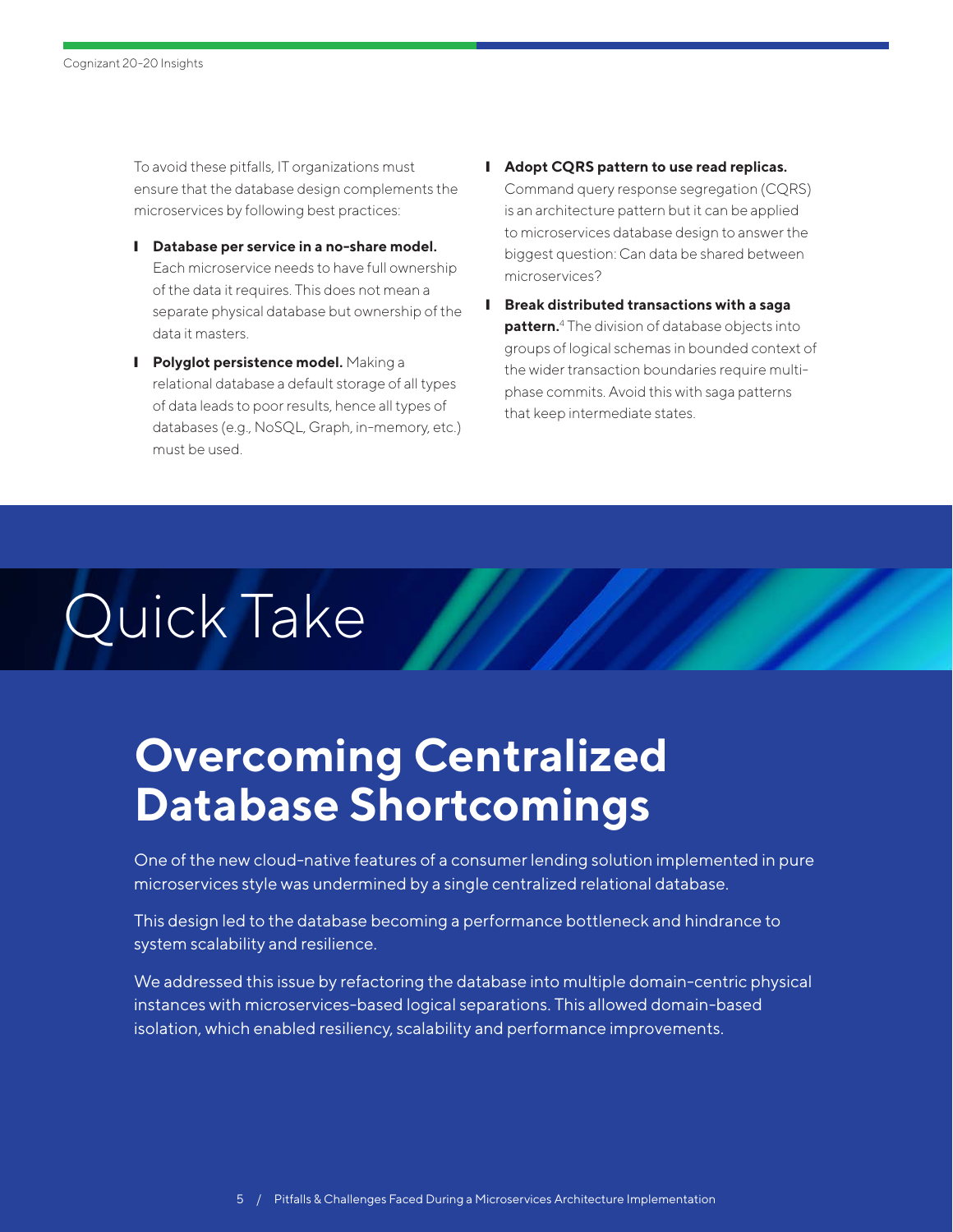

### **Breaking the data monolith through bounded context and polyglot design**

Figure 2

### **The REST compulsion**

The microservices architecture grew during the decline of traditional SOA. As most of the traditional SOA was built on HTTP-based SOAP, the natural evolution for microservices was to expose its functionality through HTTP-based REST services.

The pitfall here is that most developers consider HTTP REST as the default way to expose the functionality of a microservice rather than considering asynchronous messaging alternatives. This leads to various challenges of performance and complex transaction management.

The key reasons why HTTP REST is used as the default for microservices implementation:

- **■** REST API has become very popular and developers are comfortable with its implementation.
- Most developers are not experienced in reactive patterns and hence avoid implementing services based on asynchronous messaging.

■ Reactive services need additional messaging infrastructure to implement besides microservices, which is not generally available.

To avoid these pitfalls, we recommend the following best practices as shown in Figure 3 (see next page).

- ❙ **Understanding the distinction between API microservices and core microservices.** During the microservices design, there should be a clear distinction between API microservices that expose their functionality to the external world against core microservices that are used by other microservices. The core microservices should be implemented on a reactive pattern.
- ❙ **Developer awareness of reactive system architecture is key.** Developers should understand reactive system architecture and associated benefits such as responsive and resilient microservices.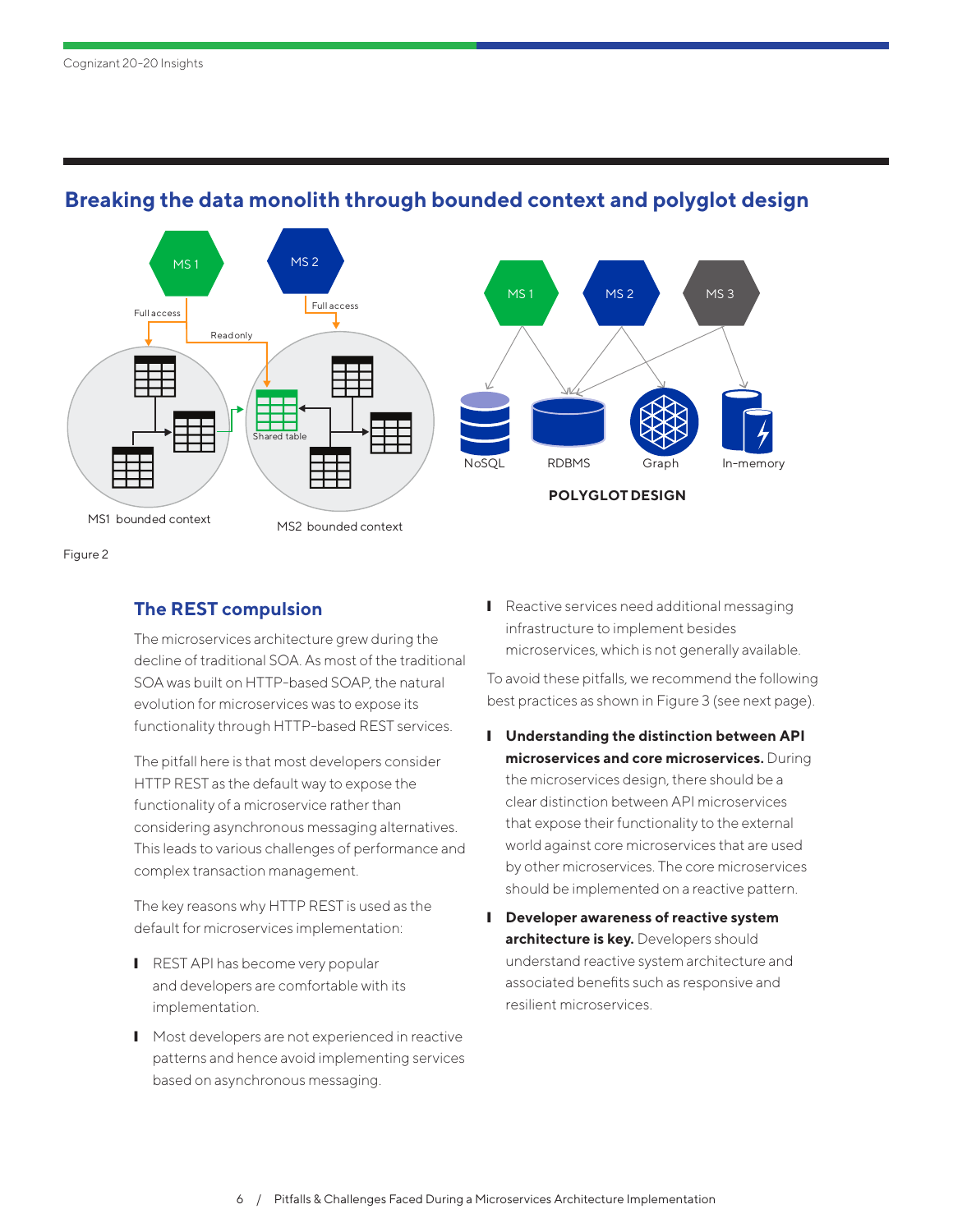## **Overcoming REST Challenges**

One of our large banking clients has implemented a core platform that offers both message-based and service (REST) interfaces. However, in pursuit of REST-only integration, the company implemented a REST interface on top of messaging that resulted in interface complexity, transaction losses and latency issues due to the increased processing pipeline and number of components engaged.

This is now addressed by offering APIs as either messaging or services. Inter-service communication is now being handled through messages directly across components, helping with both loose coupling and high reliability.

### **Reactive microservices and integration**



For any microservices-based implementation, the architecture should have a provision for core messaging infrastructure. For more complex architectures, a more elaborate event bus architecture should be considered.

Figure 3

Overall, while REST is a very useful protocol to expose functionality for microservices, indiscriminate use can lead to challenges that can be avoided by using asynchronous patterns.

### **Chatty services**

A chatty application is one that relies on numerous services to fulfill a request or a process. In most cases, chattiness is a result of designing microservices that are too fine-grained and break the bounded context and independent business capability principle.

While calling other services to fulfill a request is often considered as normal and acceptable, chatty services incur numerous overhead such as:

- Network latency, disk reads, database queries, etc. on both the calling service and the service being called.
- **■** Runtime dependency between the microservices, resulting in a distributed monolith. All dependent microservices need to be available and operational at the same time.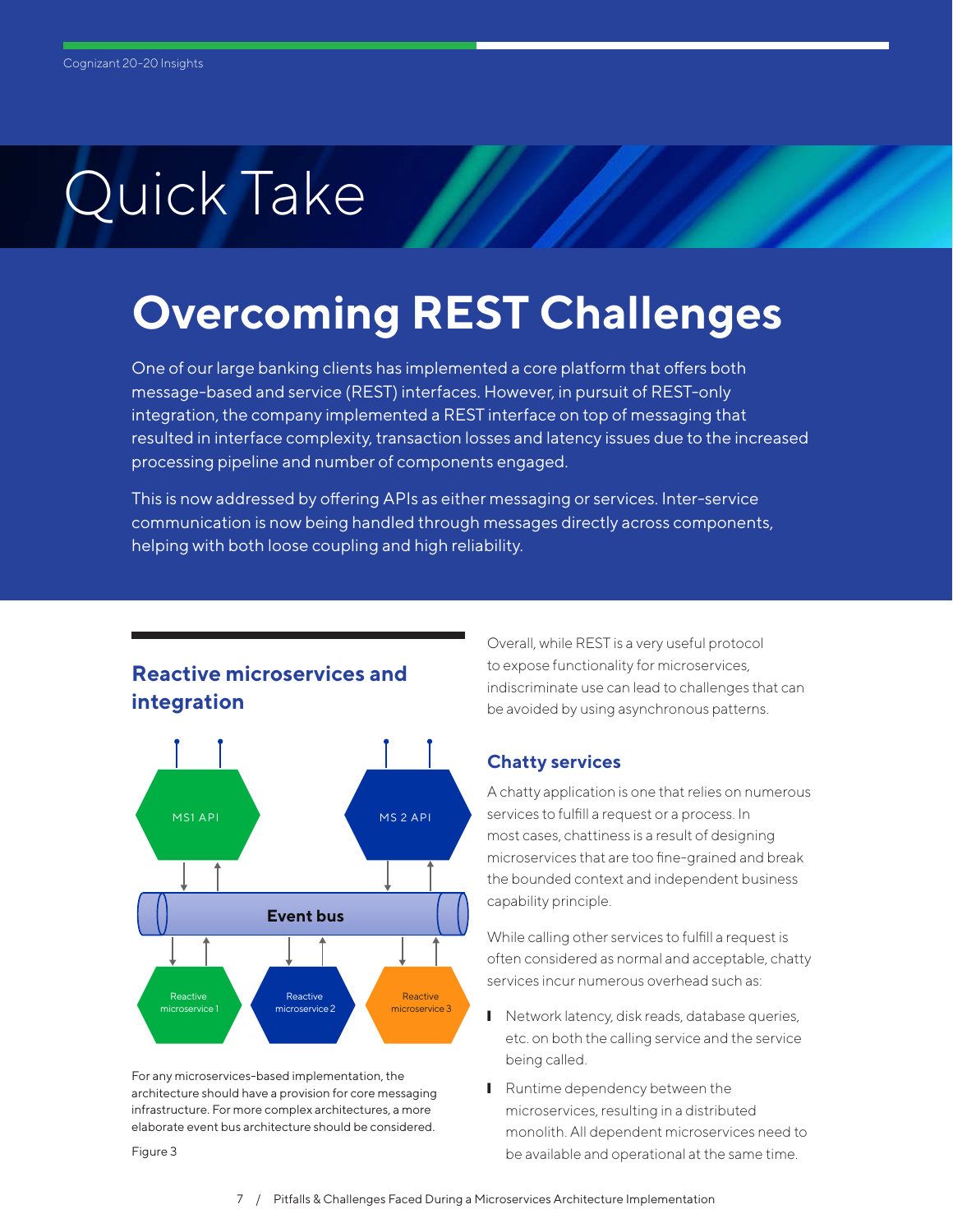## **Embracing an Event-Driven Architecture**

A large bank had embarked on a transformation program to modernize its payment landscape using a microservices architecture style.

A centralized service orchestration model was implemented for payments processing that led to chattiness between orchestrator and functional services. This affected both latency and throughput of the platform. Additionally, the orchestrator became a scalability bottleneck for the system.

Our recommendation was to consider an event-driven architecture and implement longrunning processes using service choreography since it results in a highly scalable and performant design due to loose coupling and non-blocking.

■ Testing, which can become challenging as all the dependent microservices need to be available.

If such issues are observed, then first revisit the microservices design to ensure that the essential principles of domain-driven design have been followed.

It is also worth analyzing the dependency on other microservices. If the dependency is on the data provided by another microservice, then the IT team should consider replicating that data to avoid the remote call. This also allows the service to transform and store the data in a way that is optimal for a given microservice. Additional benefits result beyond an avoided remote procedure call. For example, within customer management and know your customer (KYC) bounded contexts, a customer snapshot remains persistent, which avoids the need for a remote call. See Figure 4.



**Sharing data across microservices**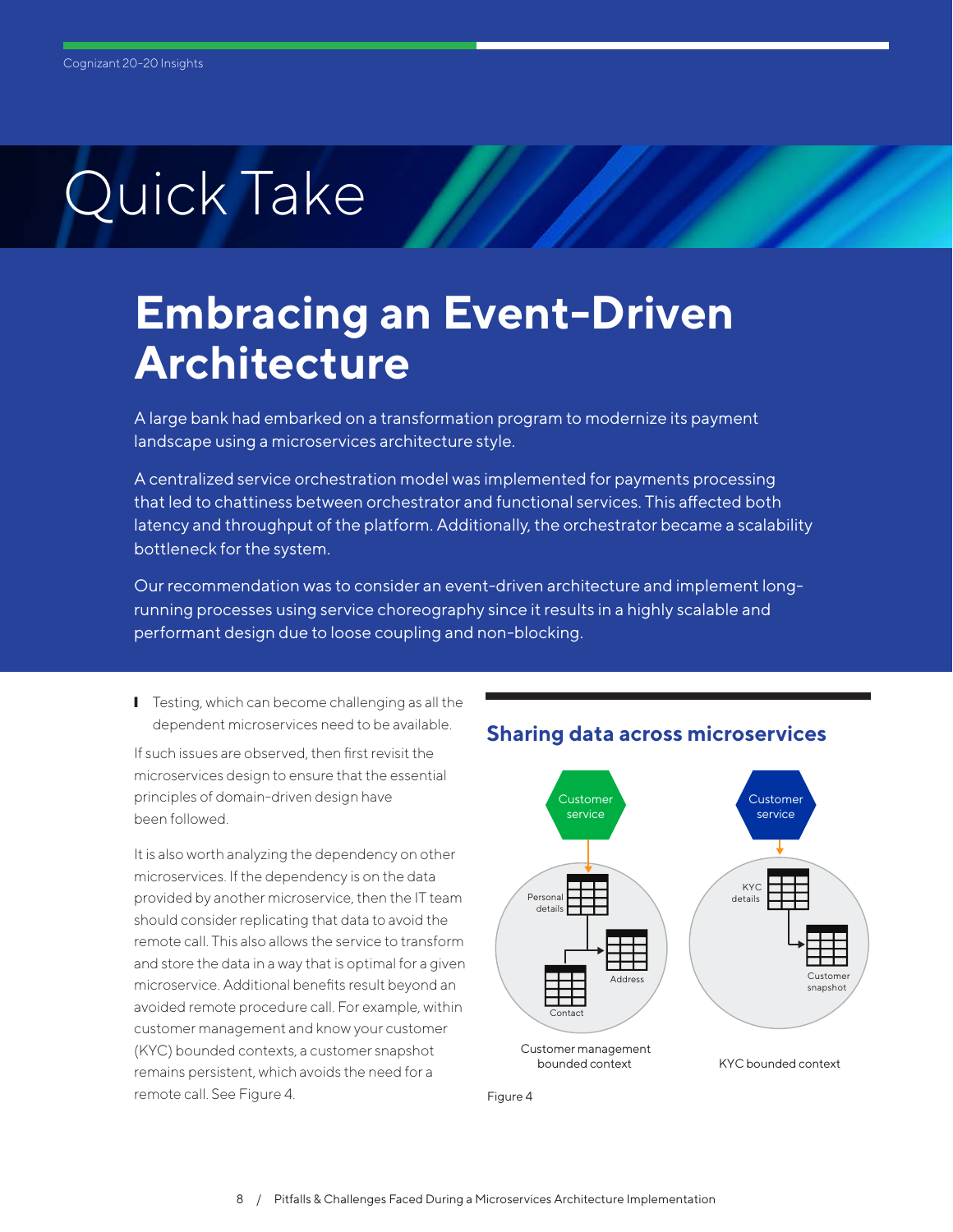

### **Loose coupling through asynchronous communication**

#### Figure 5

In some cases, one microservice might need to call another microservice to trigger the business logic it contains. In these situations, one service cannot avoid communicating with the other, but the IT team can implement it as efficiently as possible via asynchronous communication protocols (see Figure 5).

### **Technology-only thinking**

While designing microservices, we often see development teams acting in complete isolation with business stakeholders. IT teams tend to think that once the business has provided its project requirements, design is an IT-only activity and sub-system decomposition, and defining microservices and release mechanisms are the technology team's agenda. This turns out to be a major shortcoming in projects where business subject matter experts (SMEs) are not involved in microservice design systems that are misaligned with business objectives. In addition, the evolution of these microservices tends to be influenced by the technologists.

In the majority of cases, this snag is a result of problems on both sides. The business thinks topics like microservice design are too "techie" and thus believes it has no role to play. IT thinks business doesn't have any useful know-how to contribute to microservices design and thus shouldn't be invited/consulted. System designers create application boundaries that do not align with the business capabilities and the experience design that the business requires. The result: the microservices identified for such projects do not reflect the business domain (both problem and solution) and instead are filled with technical services.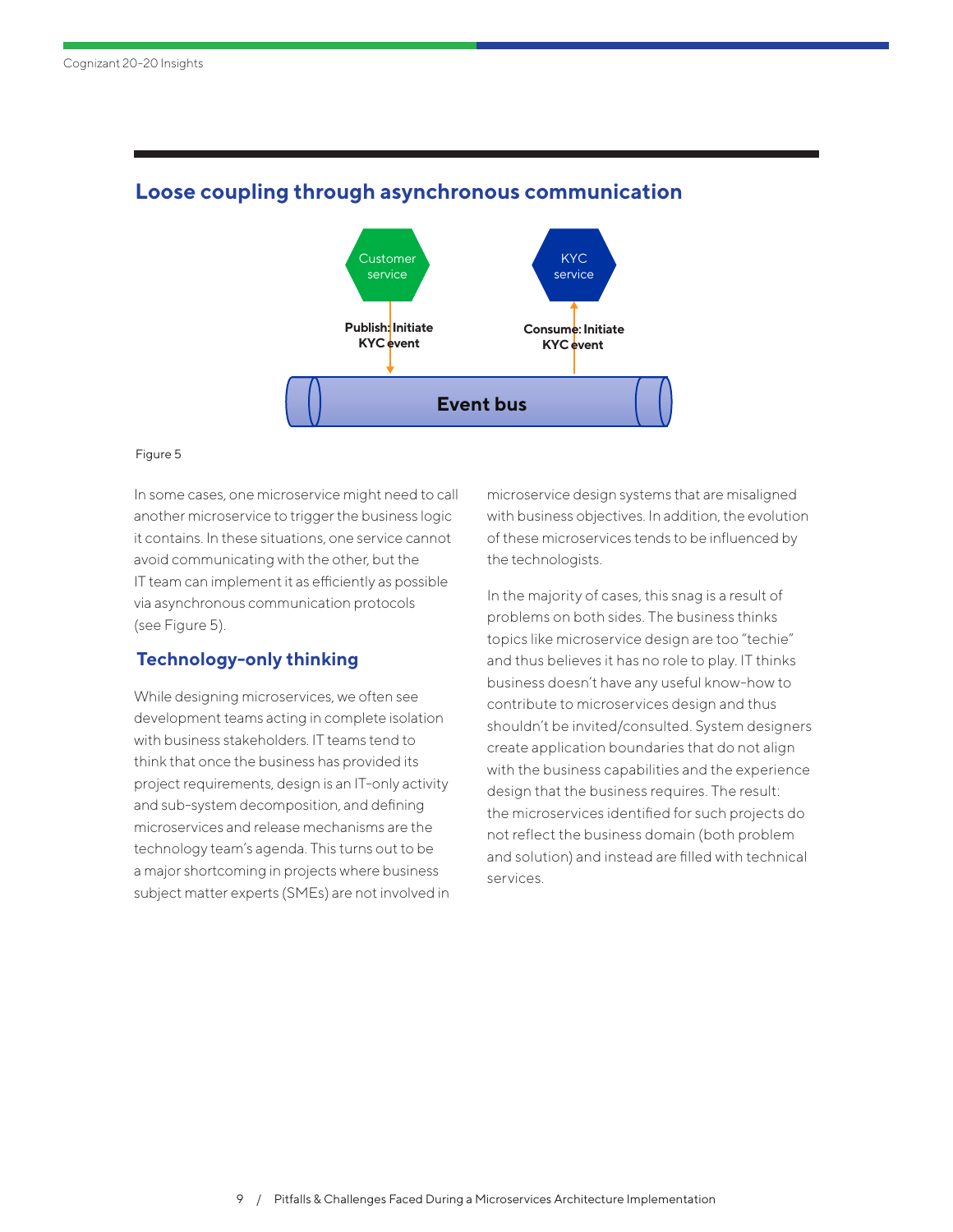Our experience suggests that, more than technology, it's the culture and systems thinking that influences how well we deal with these pitfalls in microservices-based systems.

To avoid this pitfall, solution architects must play a major role. They need to ensure that business has a seat at the table while designing microservices and both business and IT are able to offer reasons about design for delivery, lifecycle management and evolution of business capability in scope.

Another major issue in this category tends to be rooted in the accelerating evolution of technology. Every few months (sometimes even weeks) a new shiny technology is released by vendors who talk up their use of microservices. While continuous technology evolution is a good thing, it tends to stimulate interest in the technology by business and IT teams, who steer their project in this direction without really understanding the implications.

An example is Docker and Kubernetes. Statements like "We are designing our microservices using Kubernetes" or "These performance problems will now be gone as we are structuring our system as microservices on Docker" are becoming commonplace. We believe this pitfall is one of the biggest issues facing microservices adoption today.

Technology is a strong enabler to get microservices right, but that's not the endgame. Teams should not let these technologies steer their efforts toward microservices. Once they have designed the right level of microservices that are aligned to the business being automated, technology innovation should be used to deliver the promise of high quality and agility. Some of the areas where microservices will really benefit from technology evolution include elements such as automated deployment, release, scaling, secure communication, high performance, availability, monitoring and provisioning. In fact, our experience suggests that, more than technology, it's the culture and systems thinking that influences how well we deal with these pitfalls in microservices-based systems.

### **Confronting the challenges**

A microservices implementation is no easy task and there are many challenges that test a team's abilities.

While the pitfalls can be attributed to speed of change and a lack of perspective (this is just new SOA technology), there are some genuine challenges that teams face while adopting the microservices architecture style.

Although some of these challenges are related to how systems are designed, others concern

how these systems are operated and managed in production. For example, architects and developers at one of Europe's major banks, whose operations pivot around a large mainframe and database-rich landscape, had a hard time grasping the design of business-aligned microservices using domaindriven design.

In another case, one of our clients implemented a series of microservices but had a hard time achieving production stability of these services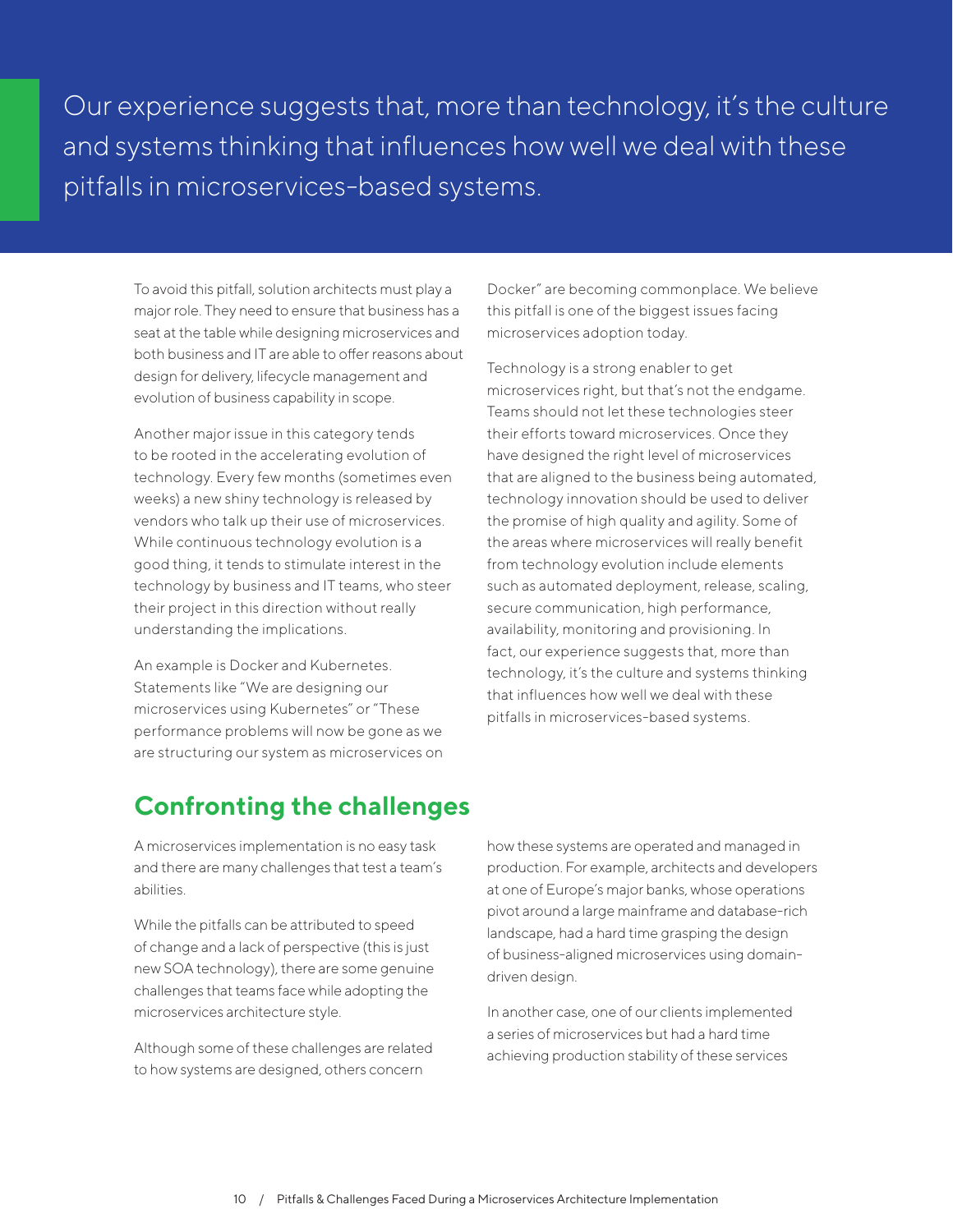or obtaining a good view of service integration across applications. In addition, we observed that teams faced real challenges in terms of people skills and capabilities and teams have spent substantial efforts and money to carry out workforce re-skilling. We'll look at intricacies of these challenges next.

### **Design challenge**

Organizations struggle consistently with microservices design challenges such as determining the optimal boundaries between the microservices, size of microservices, integration between microservices, etc. Microservices architecture design challenges include:

❙ **The team only consists of IT specialists or technology architects**. Defining capabilityaligned service boundaries requires domain experts. Fundamentally, this should be a combined exercise independent of technology used.

- ❙ **Architects or technologists always consider data as the most important thing and use a data-centric view when modeling a problem domain.** Without logic, the data is meaningless. Hence, architects and technologists should start with context (business capability) and logic instead of data.
- ❙ **At times, UI screens are used as guidelines for identifying data ownership and service boundaries.** User interface (UI) doesn't help here as data matters only when it is involved in some business logic – not when it is just displayed.
- ❙ **There is a tendency to focus on database transactions instead of business transactions or business processes**. Focus should be on realworld processes, such as actions, their outcomes and compensating for the failed actions if failures occur. A properly designed bounded context modifies only one aggregate instance per transaction.

# Quick Take

## **Going Domain Driven**

One of our clients faced challenges in correctly modeling the microservice aggregate – the cohesive core model of any microservice. The team fell into a trap of designing for compositional convenience and the resulting aggregates were too large, with data consistency problems.

We recommended a domain-driven design approach to discover the aggregates in a business operating construct aligned with boundaries called bounded contexts. This approach resulted in a domain-aligned, coherent model with true invariants that addressed the data consistency problems.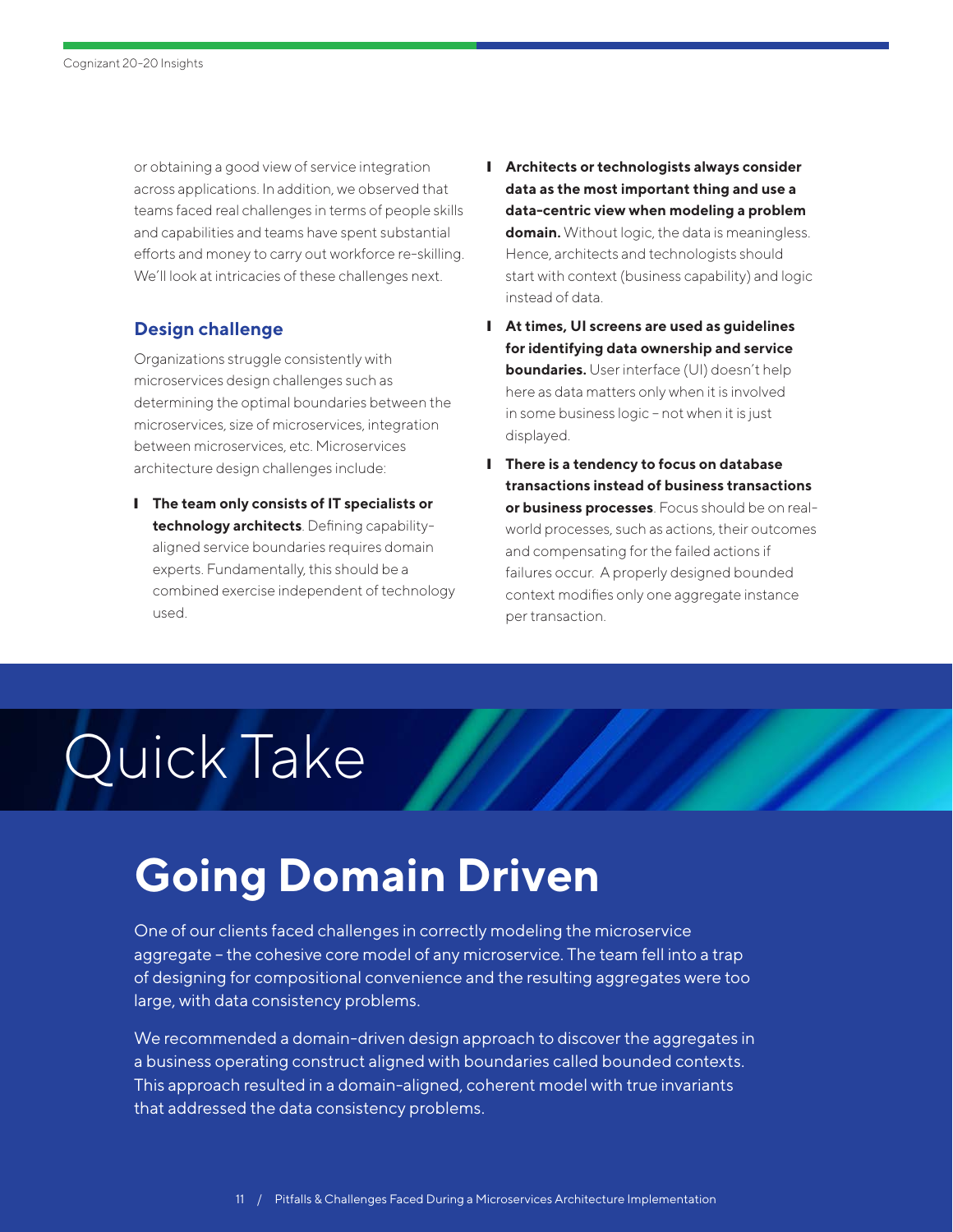# **A Decoupling Approach**

One of our financial services clients faced outages on its online portal as result of resource starvation by a system performance monitoring solution. The agents on the tool exhausted resources required for business logic processing, causing the portal to go down.

Not isolating the system software from business software was one of the reasons for the failure, and detecting and isolating it was a difficult job.

The recommendation to decouple the system policy concerns from functional software was applied through proper runtime-decoupling to resolve this issue. Additionally, the monitoring and resiliency test practices were enhanced to detect such dependencies through DevOps continuous integration/continuous delivery (CI/CD).

- ❙ **Developer-centric terms such as create, read, update and delete are too technical and have no specific business meaning**. The team must always think from the business's point of view, and give a clear context to it.
- ❙ **Building a large organization's system of microservices is difficult and requires building a view, context by context.** A starting point for representing a system of microservices can be a context map.
- ❙ **Consistent use of unambiguous language is missing, which leads to a lack of domain understanding.** The technical and business obstructions in the language may not discover the vital concepts hidden or assumed by domain experts. For example: a customer enrolls using a social profile. "Enroll" here has a technical or business obstruction because of various questions about issues, such as what happens during enrollment? Is the customer enrolled for any product/s or is the customer enrolled only to create his or her profile?

### **Resiliency challenge**

Microservices bring a host of benefits – primarily enhanced operational agility; however, a microservices implementation increases complexity by its decomposition of application functionality into many independent deployable units. One challenge that emerges with this complexity is of resiliency due to the following factors:

- ❙ **The distributed nature of request processing.**  In a microservices environment, most requests are processed by multiple microservices, which increases the dependency on network and infrastructure services, thus increasing the probability of failure.
- **I Challenges in failure detection.** In a traditional monolithic system, failures are simple to detect due to fewer probable causes and failure of application as a whole. In a microservices environment, the failure can be of many causes such as the microservice itself, the container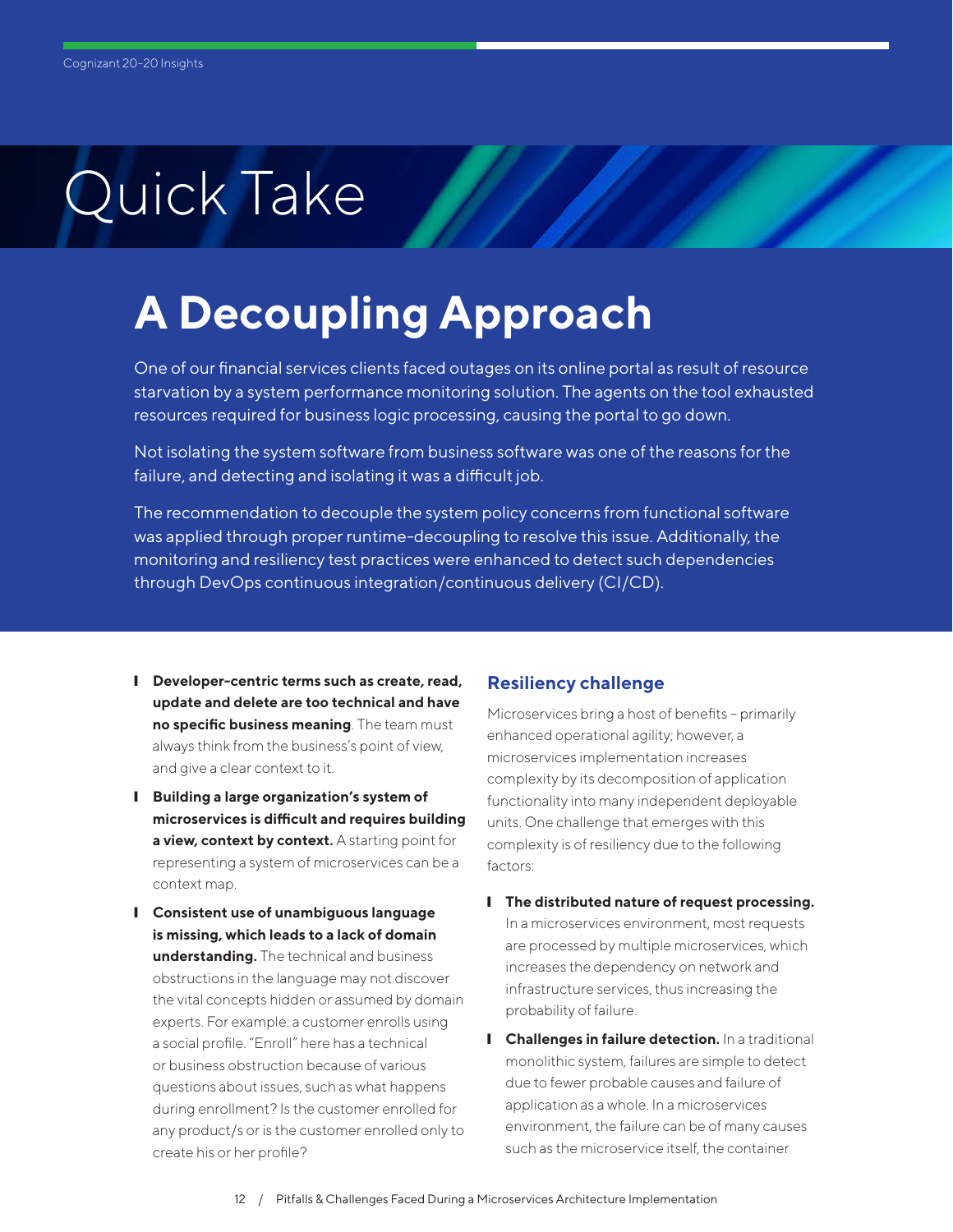<span id="page-12-0"></span>it is running on, and the network that is interconnecting the microservices.

**I** Recovery after failures. As the failure usually results in complex intermediate states, it is often difficult to recover from. While respective microservices can be restarted, the transactions that were in-flight must be recovered from their failure state, which is often difficult.

Some strategies that we have found helpful to address the challenge of resilience in a distributed microservices environment include:

- ❙ **Observability as a key architecture concern.**  For a microservices environment to be highly resilient it needs observability implemented at each level (i.e., infrastructure and application). The capability to log, monitor and trace requests across the network is key to providing resiliency.
- ❙ **Design for recoverability more than failures.**  While any well-implemented system is defined for failures, it is recoverability more than failures that address the concern of resilience. The application should have the ability to recover from a failure automatically at the container (e.g., restarting a container), a microservice (e.g., reinitiating a connection pool) and application state level (e.g., maintaining consistent state after recovery).
- **I** Design for idempotency. One of the key features to be implemented at the microservice level to enable flawless recovery is idempotency.

Idempotency is the feature to retry the same request without impacting the state. With idempotency, each of the inflight transactions can be retried without compromising the overall system state.

❙ **Delegation of intercommunication to a service mesh.** While some of the microservices implementations use patterns like a circuit breaker, in any complex microservicesbased application circuit breaking is not enough. Implementation of a full-service mesh (e.g., Istio<sup>5</sup>) or simpler side car proxy (e.g., Envoy<sup>[6](#page-18-0)</sup>) can take away the complexity of intercommunication.

In summary, resiliency is a big challenge in microservices-based applications and unless dedicated architecture and design focus is given, the desired outcomes will not be achieved.

### **Complexity challenge**

Complexity reduction through well-defined bounded contexts and communication patterns is one of the critical benefits that microservices provide. If done right, microservices offer excellent support for autonomous evolution of business capabilities. Typically, such microservices are also business-capability driven and therefore act as the common vocabulary used by both business and IT teams, resulting in effective evolution of business capabilities.

| <b>DEVELOPMENT</b><br><b>COMPLEXITY</b>   | <b>DELIVERY</b><br><b>COMPLEXITY</b> | <b>OPERATIONAL</b><br><b>COMPLEXITY</b> |
|-------------------------------------------|--------------------------------------|-----------------------------------------|
| Design approaches<br>$\bullet$            | Runtime infrastructure<br>$\bullet$  | • Scalability & performance             |
| · Implementation quidance                 | Runtime dependencies<br>$\bullet$    | • Runtime monitoring                    |
| • Frameworks and libraries                | Environment parity<br>$\bullet$      | • Container technology                  |
| Integration and data                      | Deployment automation<br>$\bullet$   | Lifecycle management<br>$\bullet$       |
| Build, integration & testing<br>$\bullet$ | Release strategies<br>$\bullet$      | • Security & resilience                 |

### **Complexities introduced by microservices architecture**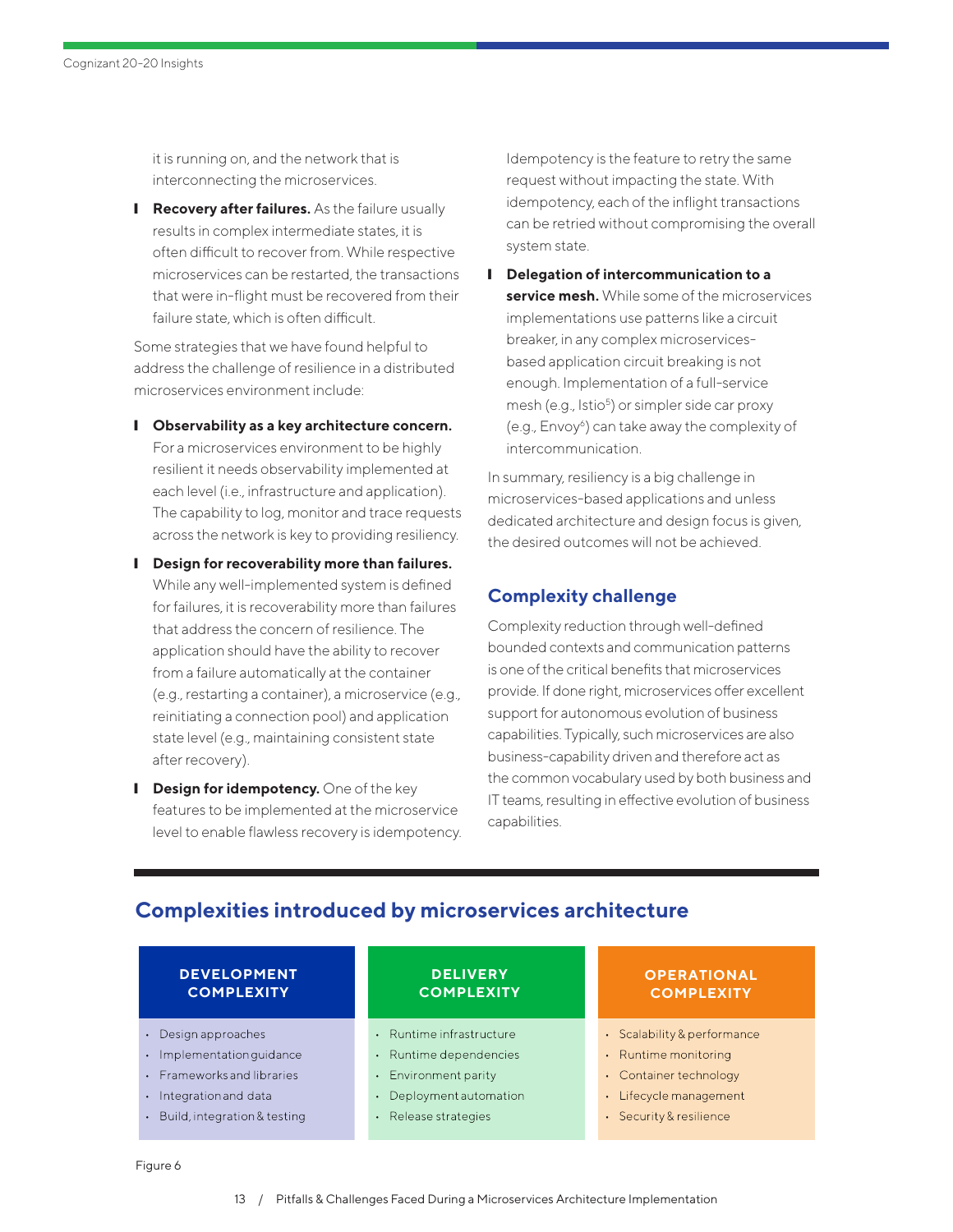<span id="page-13-0"></span>However, microservices come in systems, which means that often any non-trivial enterprise system tends to have dozens or hundreds of these systems (each developed as a microservice). As each of these systems are narrowly focused, singlepurpose microservices, any business process or user interaction tends to result in invocation and interaction of multiple microservices, resulting in challenges across multiple phases of projects:

#### **Development complexity**

Microservices development requires teams to think in terms of distributed application design and interaction patterns. Applying concepts such as CQRS, functional interfaces, CAP,<sup>7</sup> BASE,<sup>8</sup> and sagas<sup>9</sup> in contemporary programming languages and configuration is not something that developers are used to.

Moreover, this is a new area of complexity for many teams. Data persistence and integration requires them to not just understand aspects such as polyglot persistence,<sup>10</sup> persistence ignorance<sup>11</sup> or eventdriven messaging,<sup>12</sup> but also poses challenges in terms of frameworks, libraries and programming languages to choose from.

Finally, how to build and generate these polyglot microservices as a coherent whole through the complex continuous integration/continuous delivery (CI/CD) pipeline is a major concern that many teams must overcome. Last but not least, testing microservices is still an evolving area and poses a major challenge to the majority of teams.

#### **Delivery complexity**

With the advent of CI/CD and automated infrastructure provisioning through APIs, deployment and release practices have evolved over the last few years. In addition, the use of containers and managed cloud environments in the platformas-a service (PaaS) model requires teams to work with constructs provided by these technologies/ services.

While developing microservices in this environment, deployment and release is typically coded in the form of YAML or JavaScript Object Notation (JSON) scripts and these artifacts have become a first-class citizen of the code repositories for microservices. Technology diversity, a lack of standards and a plethora of agility-oriented release mechanisms (canary release, blue-green deployment, push-to-

# Quick Take

# **Going Serverless**

In one of our serverless microservices-based applications consisting of 100-plus serverless services, we recommended using log streaming for application logs, infrastructure logs and security logs to a central log store.

With log streaming, we were able to add various log processors and generate a variety of real-time metrics such as configured memory vs. memory used. Ultimately, this technique helped us to establish a centralized log store for monitoring application, infrastructure and security events in a unified manner.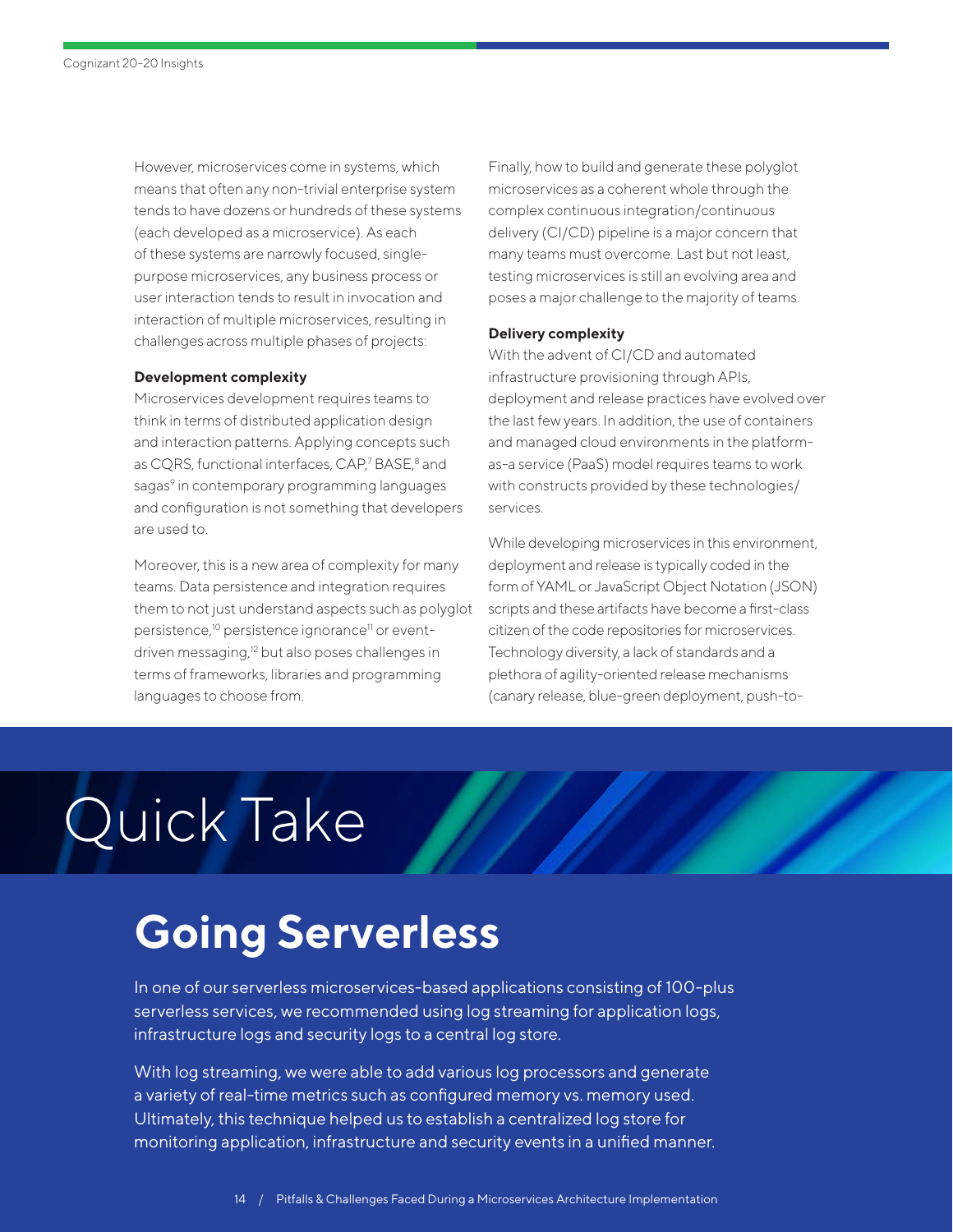<span id="page-14-0"></span>green release, dark release, "dogfooding," etc.) are among the areas of complexity that teams must deal with.

Finally, the element of release environments with necessary dependencies required for a microservices-based system to be deployed, tested and operated is another area of complexity that many large enterprises have to solve.

#### **Operational complexity**

Once released into production, microservices present challenges in the areas of capacity utilization, scaling, failures and monitoring - to name a few. Operating an infrastructure with tens or hundreds of microservices requires sophisticated tooling for automated provisioning in a secure and resilient manner.

Technologies such as Kubernetes provide the necessary foundation for this but require operational procedures and practices beyond technology. In the case of monitoring, tools such as  $ELK<sup>13</sup>$  $ELK<sup>13</sup>$  $ELK<sup>13</sup>$  Grafana,<sup>[14](#page-18-0)</sup> Jaeger,<sup>[15](#page-18-0)</sup> Prometheus,<sup>[16](#page-18-0)</sup> or cloud providers (e.g., AWS CloudWatch) help deal with this complexity, but orchestrating all of these tools at scale is not a trivial task. If the microservices are operated in container or serverless runtime, then these complexities are amplified as the infrastructure is quite dynamic.

Being able to achieve production stability and a real-time view of the hosted services is anything but trivial. Security of interactions and APIs across bounded contexts and partner systems is another area of complexity. A good API management, messaging infrastructure and monitoring approach is essential to overcome these challenges.

We strongly suggest that teams consider these challenges and set up the right infrastructure, processes and practices to deal with them proactively.

### **Observability challenge**

Systems can be understood only if they are observable. Observability, monitoring and analysis are in a symbiotic relationship, which is depicted as a pyramid (see Figure 7).

Key challenges faced by microservices implementation teams include:

**I** Observability vs. monitoring. Observability is about making the data available from within the system to be monitored; monitoring is the task of collecting and displaying that data. Microservices teams focus on monitoring tools without making the software observable.



### **The observability pyramid**

Figure 7

15 / Pitfalls & Challenges Faced During a Microservices Architecture Implementation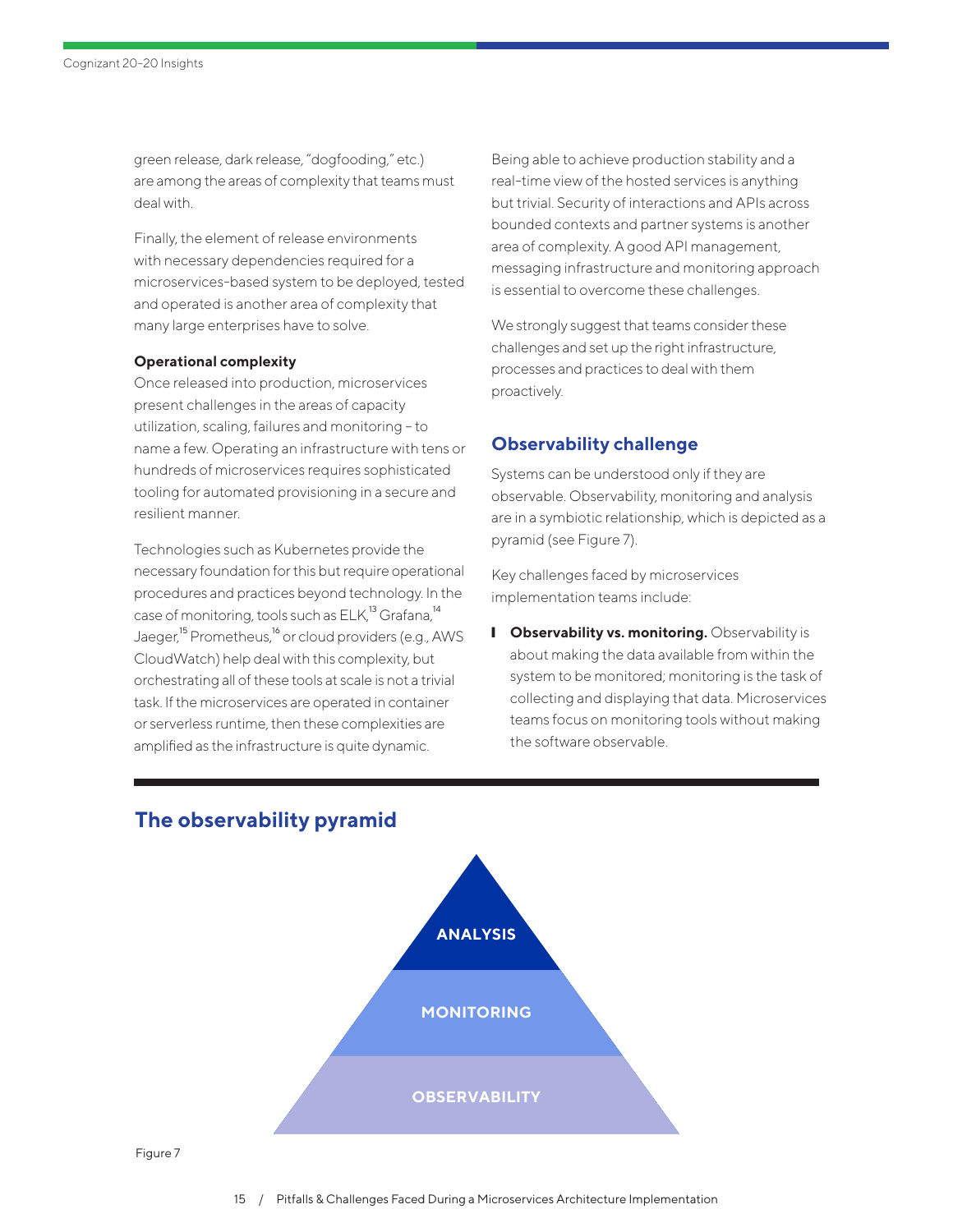## **Working Around Event-Driven Obstacles**

In one of our banking client's event-driven straight through processing (STP) applications, the team was struggling to monitor the event processing.

We proposed a mechanism in which each functional module published an event before and after processing. We also defined application logging standards, log aggregation and monitoring approaches, which helped the team to enable effective observability and monitoring.

As a result, incident resolution improved and business KPIs provided real-time insights to the business.

- **I** Distributed tracing. The most difficult part of observability is distributed tracing with and between application services. A great deal of work is involved in implementing distributed tracing. Microservices teams lack the underlying principles of tracing requests that flow between services. Organizations typically need a cultural overhaul to embrace observability as part of the development process.
- **I** Contemporary tools. Modern application delivery has shifted to containerization, microservices, and polyglot environments, which cause problems for monitoring tools. The speed of deployment has increased along with the number of software components that are deployed. The existing monitoring tools or production profilers are finding it difficult to keep pace. Additionally, these tools have trouble identifying and connecting dependencies between microservices, especially at the individual request level.
- **I** Automating observability. The practicalities of implementing observability can be quite

significant, which puts pressure on developers. This results in developers spending time on writing instrumentation for monitoring rather than the functional code.

Guidelines that we have found helpful to address the observability challenges include:

**I** Establish standards and governance. For observability, it is critical to establish standards and governance. Without standards, the collection and correlation of event logs and metrics becomes highly challenging, compromising the outcomes. IT organizations must establish the following standards.

### **Logging standards**:

- > Standards such as, log format, log level usage and logging frequency.
- > Business data standards: Logging of business data (masking and hiding).
- > Technology standards: Clear guidelines on tools usage for dev engineers.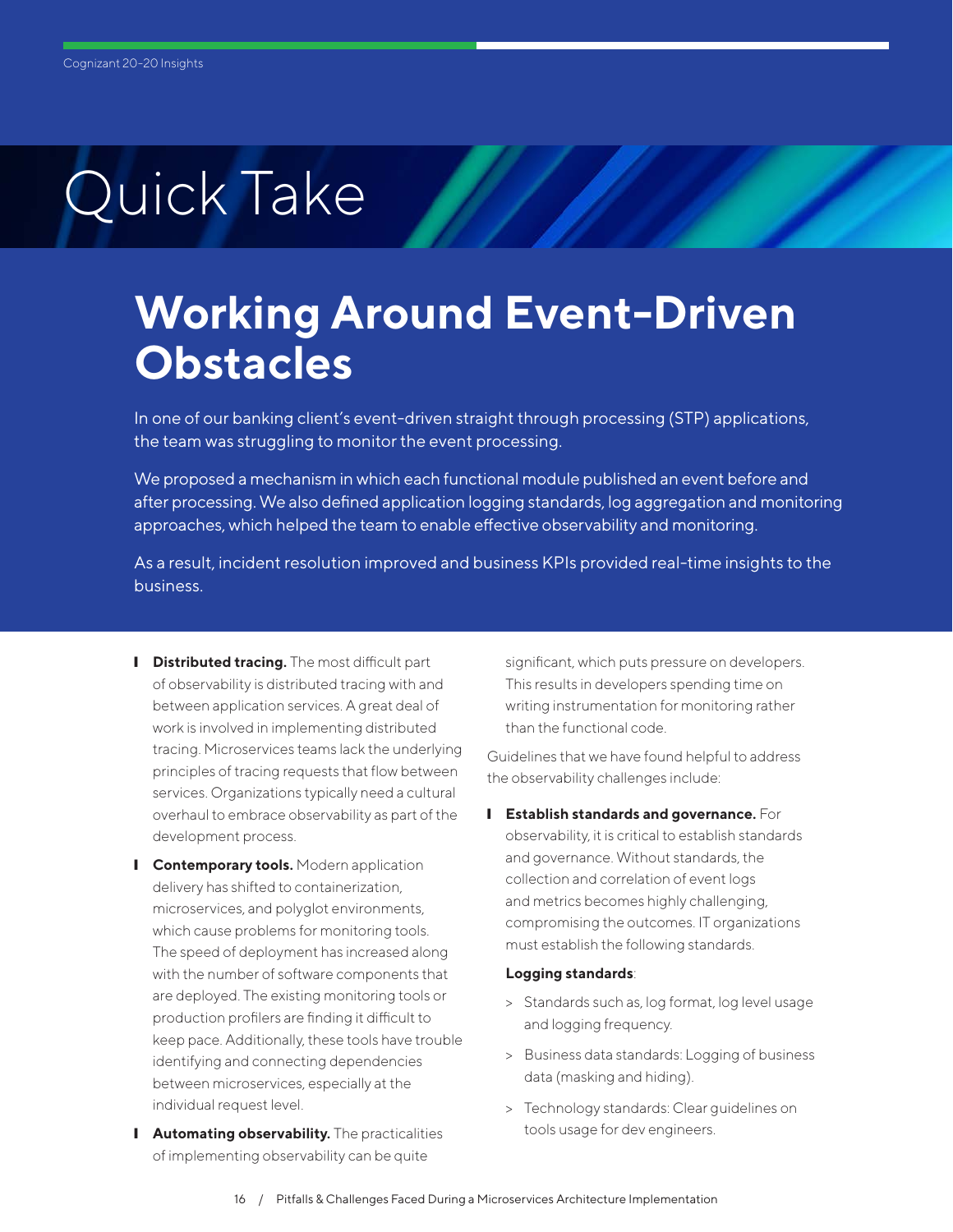### **Governance standards:**

- > Tollgates to validate right logging and tracing done in the functional code.
- > Awareness and enablement of dev engineers for knowledge and the capability to implement the right tooling.
- > Feedback loop: Incidents should result in changes in log/trace implementation.
- **I** Tooling guidance: Frameworks that automate logging, tracing and tools for monitoring and analyzing the metrics.
	- > Logging and tracing: Istio, Jaeger, Sleuth, Zipkin, Dynatrace.
	- > Log aggregation: Logstash, Elastic Search, Graphite.
	- > Monitoring and analysis: Prometheus, Kibana, Grafana.

### **People challenge**

Microservices-style architecture has forced changes across all three dimensions of system development – design, operations and delivery practice.

As outlined in Figure 8, these systems possess internet scale characteristics that require developers to (re)think the way we design applications. In addition, the environment in which we operate enterprise applications is changing dramatically to improve quality of service. Finally, the practices and processes to deliver software to

business is now strongly influenced by techniques favoring agility in software delivery.

Given these developments, microservices developers must evolve their skills and thinking. Architects and designers need to develop skills across multiple areas such as evolutionary architecture, distributed design, polyglot data architecture, event-centric integration, service meshes, domain-driven design, CQRS, resiliency engineering, etc.

Systems engineering and operations need to develop newer skills in disposable, immutable and ephemeral infrastructure design, technologies such as Cloud Foundry, OpenShift, Docker, Kubernetes, etc. Most of these technologies also require the operations teams to pick up new skills in systemsoriented declarative programming as many rely on software-defined infrastructure models.

In terms of practices, all teams need to ensure that there is collective broad-based capability on Lean Product Development (LPD), continuous delivery and reliability engineering practices. These practices have become the mainstay of high-quality software delivery on an ongoing basis. It is safe to assume that these are prerequisites for all non-trivial projects based on microservices architecture.

In our experience, microservices efforts in enterprise IT organizations are still in their nascent stage. To move forward, IT management must invest in people capabilities in addition to

### **Three dimensions of system development**

| <b>DESIGN</b>                   | <b>OPERATIONS</b>      | <b>PRACTICES</b>           |
|---------------------------------|------------------------|----------------------------|
| • Distributed system of systems | Infrastructure as code | • Continuous delivery      |
| • Highly resilient and scalable | • Container runtimes   | • Lean product development |
| • Polyglot in nature            | • Cloud & PaaS         | • Reliability engineering  |

Figure 8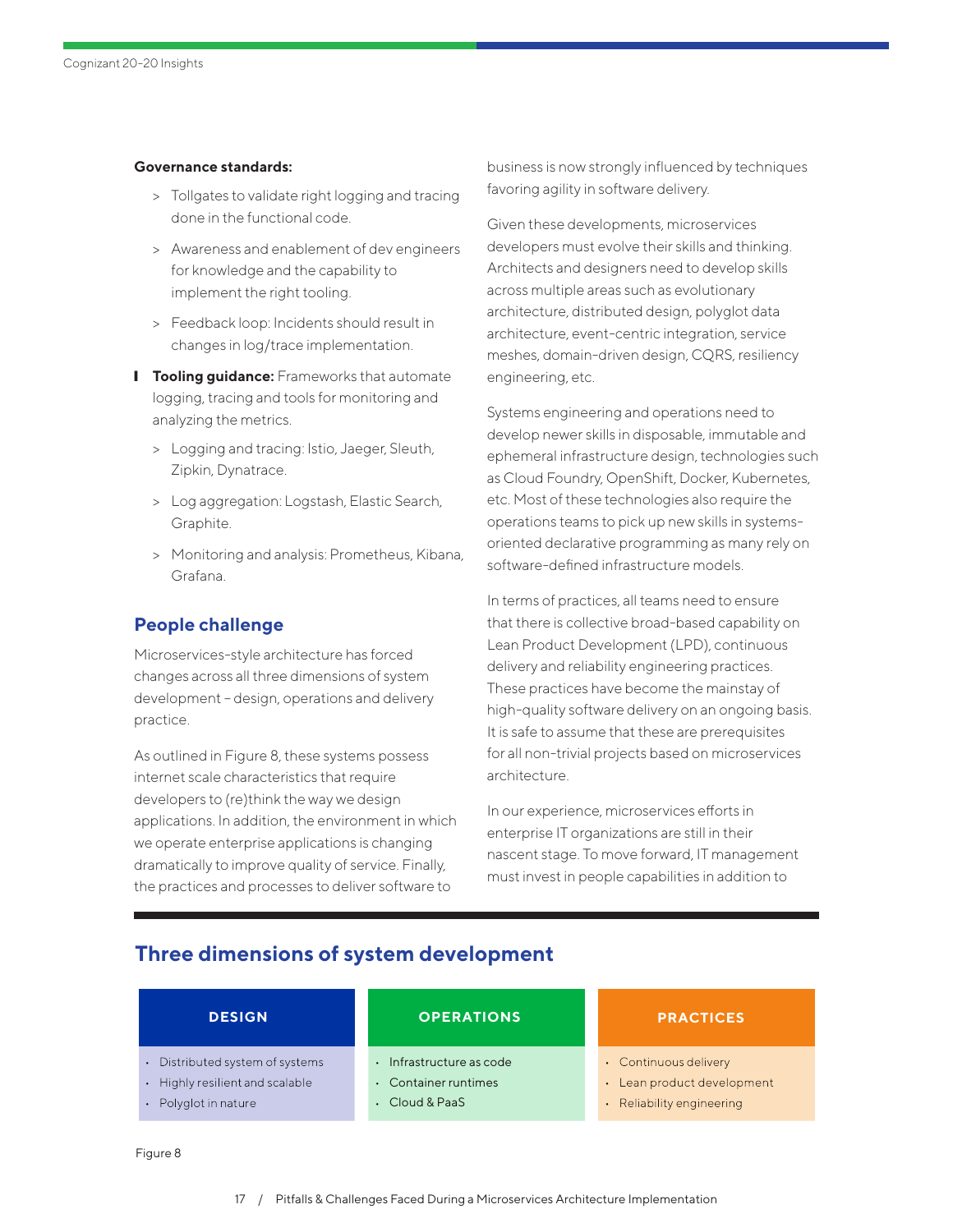# **Team Building**

One of our clients decided to modernize its IT landscape using microservices architecture style. Since the domain was complex and the landscape was large scale, we worked with the client to enable a diverse workforce on microservices design, cloud-native infrastructure, SRE disciplines and DevOps practices in a dedicated infrastructure setup.

This enablement and competency development led to a strong team of developers across locations delivering microservices-based projects in a consistent manner.

technology infrastructure modernization. These efforts may include a wide variety of measures such as formal training, certifications (for specialized technologies), hiring experts to augment existing teams, creating community of practices, collaborating with partners for pilot projects and providing developers with broad

industry exposure by participating in industry conferences, hackathons, cloud sandbox environments, specialized labs, etc. Engaging an external specialist or consultant for a short time to handle capability enhancement challenges is not a scalable option.

## **Looking forward**

Microservice architecture style is one of the prominent and relevant design approaches for developing cloud-native systems. We strongly consider that our clients apply this style in distributed systems development. However, the pitfalls and challenges presented in this paper tend to result in sub-optimal applications of this architecture style, leading to an environment in which teams start to think that microservices is yet another adopted fad.

The additional complexity in operations of and troubleshooting these systems creates further issues. Hence, we highly recommend keeping an eye on these pitfalls and proactively addressing the challenges so that microservices benefits can be effectively achieved. Wherever any of these pitfalls or challenges result in tactical decision-making, we should ensure that such exceptions are handled though a proper technical debt-management mechanism.

Finally, the extent to which enterprises can address these issues depends on infrastructure maturity and design competency within IT and alignment of business and IT overall. Try to evolve toward that state instead of trying to address all of these pitfalls and challenges upfront, learning and adapting your approaches along the way.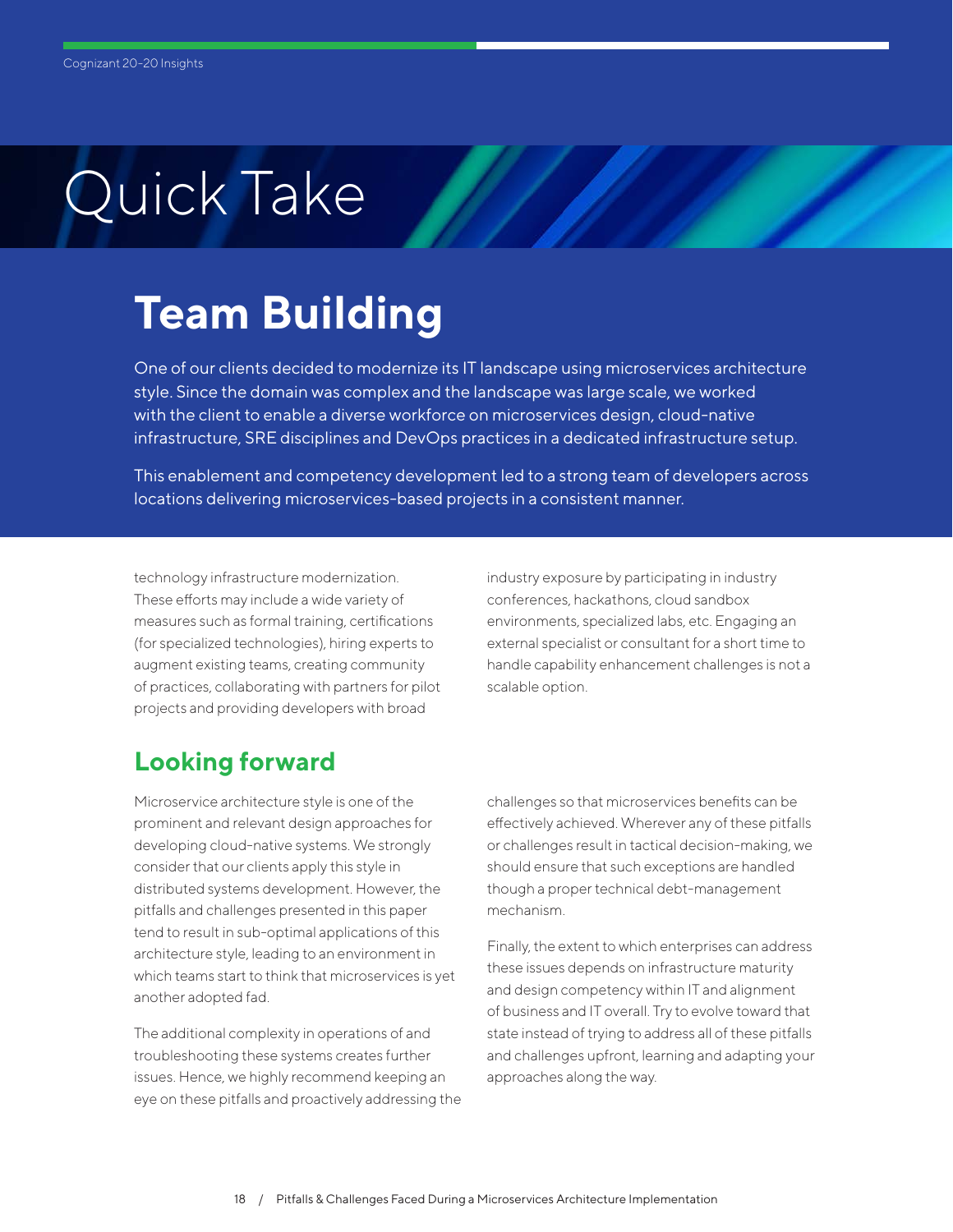## <span id="page-18-0"></span>**Endnotes**

- <sup>1</sup> [Ja](#page-0-0)mes Lewis, "Microservices," Martin Fowler, March 25, 2014, [http://martinfowler.com/articles/microservices.html.](http://martinfowler.com/articles/microservices.html)
- <sup>2</sup> [Co](#page-0-0)gnizant, "Overcoming Ongoing Digital Transformation Challenges with Microservices Architecture," November 2015, [https://www.cognizant.com/InsightsWhitepapers/Overcoming-Ongoing-Digital-Transformational-Challenges-with-a-](https://www.cognizant.com/InsightsWhitepapers/Overcoming-Ongoing-Digital-Transformational-Challenges-with-a-Microservices-Architecture-codex1598.pdf)[Microservices-Architecture-codex1598.pdf](https://www.cognizant.com/InsightsWhitepapers/Overcoming-Ongoing-Digital-Transformational-Challenges-with-a-Microservices-Architecture-codex1598.pdf).
- <sup>3</sup> [Do](#page-2-0)main Driven Design Bounded Context, <https://martinfowler.com/bliki/BoundedContext.html>.
- <sup>4</sup> [A](#page-4-0) saga is a sequence of local transactions where each transaction updates data within a single service. The first transaction is initiated by an external request corresponding to the system operation, and then each subsequent step is triggered by the completion of the previous one (Rosa, 2018).
- <sup>5</sup> [I](#page-12-0)stio, [https://istio.io/](https://istio.io).
- <sup>6</sup> [En](#page-12-0)voy, <https://www.envoyproxy.io/>.
- <sup>7</sup> [CA](#page-13-0)P Theorem and Distributed Database Management Systems, [https://towardsdatascience.com/cap-theorem-and](https://towardsdatascience.com/cap-theorem-and-distributed-database-management-systems-5c2be977950e)[distributed-database-management-systems-5c2be977950e](https://towardsdatascience.com/cap-theorem-and-distributed-database-management-systems-5c2be977950e).
- <sup>8</sup> [BA](#page-13-0)SE database transaction processing, [https://www.dataversity.net/acid-vs-base-the-shifting-ph-of-database](https://www.dataversity.net/acid-vs-base-the-shifting-ph-of-database-transaction-processing/)[transaction-processing/](https://www.dataversity.net/acid-vs-base-the-shifting-ph-of-database-transaction-processing/).
- <sup>9</sup> [S](#page-13-0)aga pattern, <https://microservices.io/patterns/data/saga.html>.
- <sup>10</sup> [h](#page-13-0)[ttp://www.martinfowler.com/bliki/PolyglotPersistence.html](http://www.martinfowler.com/bliki/PolyglotPersistence.html).
- <sup>11</sup> <https://deviq.com/persistence-ignorance/>.
- <sup>12</sup> [h](#page-13-0)[ttps://en.wikipedia.org/wiki/Event-driven\\_messaging](https://en.wikipedia.org/wiki/Event-driven_messaging).
- <sup>13</sup> [EL](#page-14-0)K Elasticsearch, Logstash and Kibana, <https://www.elastic.co/what-is/elk-stack>.
- <sup>14</sup> [G](#page-14-0)rafana, <https://grafana.com/>.
- <sup>15</sup> [Ja](#page-14-0)eger, <https://www.jaegertracing.io/>.
- [Pr](#page-14-0)ometheus, <https://prometheus.io/>.

### **References**

- A. Brandolini, *Strategic Domain Driven Design with Context Mapping*, November 25, 2009, Retrieved from infoq.com: <https://www.infoq.com/articles/ddd-contextmapping>.
- ❙ M. Fowler, *BoundedContext,* January 15, 2014, Retrieved from martinfowler.com: [https://martinfowler.com/bliki/](https://martinfowler.com/bliki/BoundedContext.html) [BoundedContext.html](https://martinfowler.com/bliki/BoundedContext.html).
- ❙ D. Rosa, *Saga Pattern,* January 10, 2018, Retrieved from blog.couchbase.com: [https://blog.couchbase.com/saga-pattern](https://blog.couchbase.com/saga-pattern-implement-business-transactions-using-microservices-part/)[implement-business-transactions-using-microservices-part/](https://blog.couchbase.com/saga-pattern-implement-business-transactions-using-microservices-part/).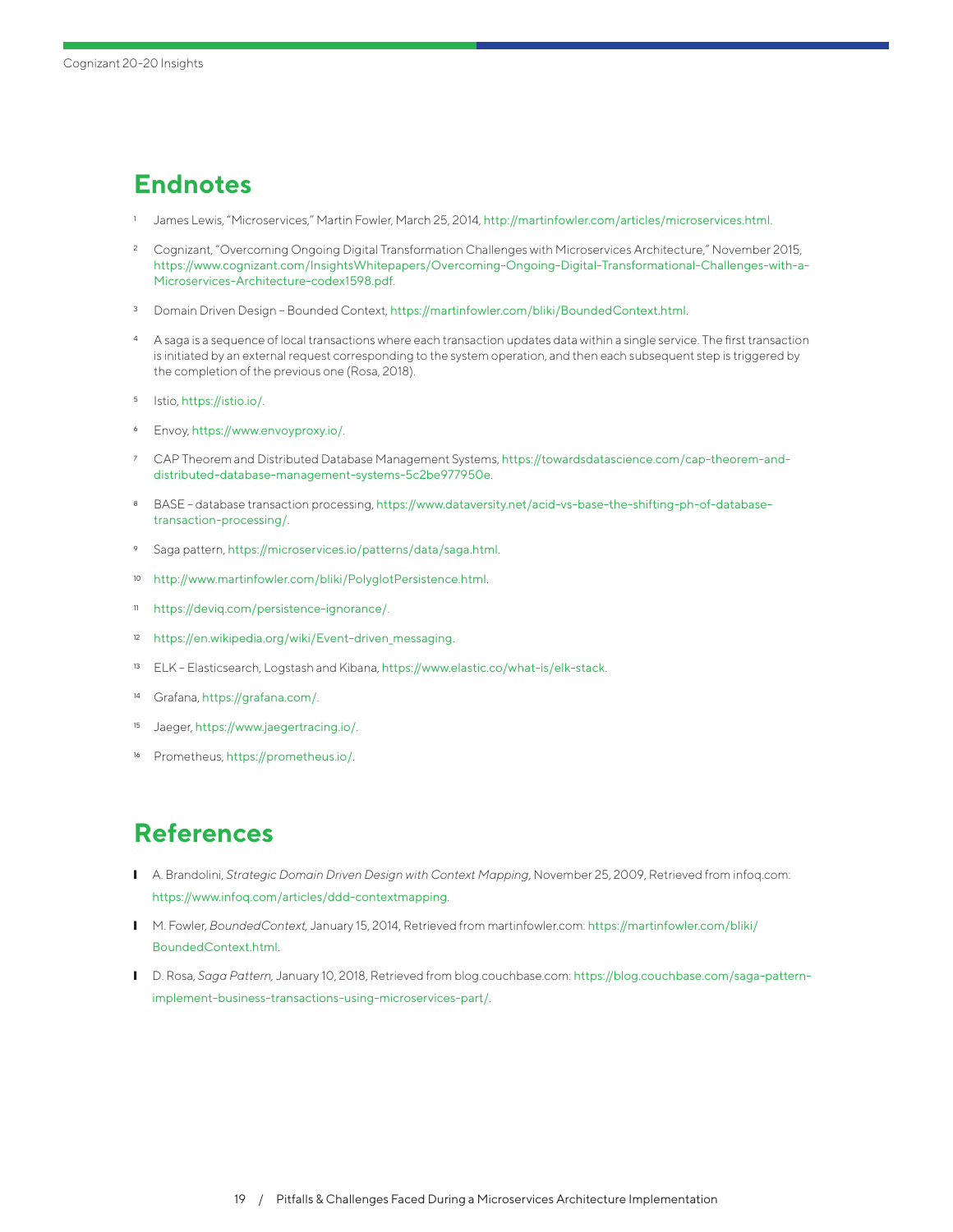### **About the authors**

### **Dinkar Gupta**

#### **Senior Director & Chief Architect, Cognizant Banking and Financial Services**

Dinkar is a Senior Director & Chief Architect with Cognizant's Banking and Financial Services (BFS) Technology and Architecture Office. Based in Switzerland, Dinkar leads the practice for Europe and the UK region. He has a post-graduate degree in computer science and applications from National Institute of Electronic and Information Technology, India, and has over 20 years of architecture and technology experience across diverse industry segments with a strong focus on financial services. Dinkar can be reached at [Dinkar.Gupta@cognizant.com](mailto:Dinkar.Gupta%40cognizant.com?subject=) | LinkedIn: [www.linkedin.com/in/dinkargupta/](https://www.linkedin.com/in/dinkargupta/).

### **Mrudul Palvankar**

### **Former Principal Architect, Cognizant Banking and Financial Services**

Mrudul is a former Principal Architect in Cognizant's Banking and Financial Services (BFS) Technology and Architecture Office, where she previously headed the architecture and technology team assisting a global BFS client. She has a post-graduate degree in business administration from Institute of Management Development and Research, India, and has 19 years of software development experience across multiple industry segments. She is also TOGAF certified and is actively engaged in architecture transformation consulting and solution delivery for BFS customers. Mrudul can be reached at LinkedIn: [www.linkedin.](http://www.linkedin.com/in/mrudul-palvankar-593398/)

### **Acknowledgments**

The authors would like to thank their former colleague Vivek Kant ([www.linkedin.com/in/vivekkant/](http://www.linkedin.com/in/vivekkant/)) for his contributions to this white paper.